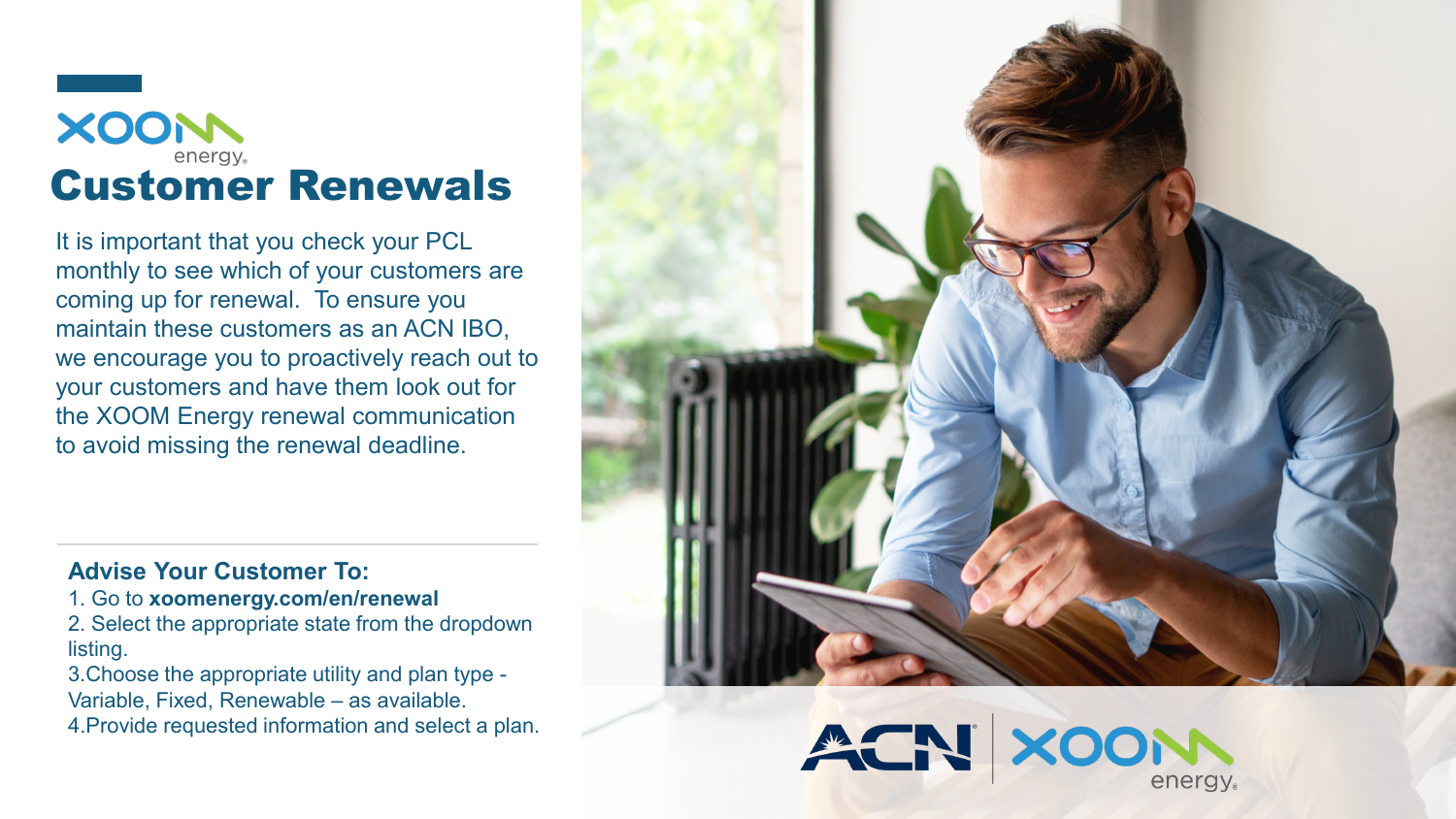

## XOOM Energy **Electricity** Renewal Notice **Overview**

ACN XOOM energy.

| <b>State</b>           | <b>Renewal Notice</b> | <b>Renewal Actions</b>                                                                                                                                                                                                                                  |
|------------------------|-----------------------|---------------------------------------------------------------------------------------------------------------------------------------------------------------------------------------------------------------------------------------------------------|
| <b>Connecticut</b>     | 30 Days Notice        | If no action, customer will auto-renew to fixed plan indicated<br>in renewal notice.                                                                                                                                                                    |
| <b>Delaware</b>        | 30 Days Notice        | If no action, customer will be moved to month-to-month plan.                                                                                                                                                                                            |
| <b>Illinois</b>        | 30 Days Notice        | If no action, customer will be moved to month-to-month plan.                                                                                                                                                                                            |
| <b>Maryland</b>        | 45 Days Notice        | If no action, customer will be moved to month-to-month plan.                                                                                                                                                                                            |
| <b>Maine</b>           | 30 Days Notice        | If no action, customer will be moved to month-to-month plan.                                                                                                                                                                                            |
| <b>Massachusetts</b>   | 30 Days Notice        | If no action, customer will auto-renew to fixed plan indicated<br>in renewal notice.                                                                                                                                                                    |
| <b>New Hampshire</b>   | 30 Days Notice        | If no action, customer will auto-renew to fixed plan indicated<br>in renewal notice.                                                                                                                                                                    |
| <b>New Jersey</b>      | 30 Days Notice        | If no action, customer will be moved to month-to-month plan.                                                                                                                                                                                            |
| <b>New York</b>        | No renewal notice     | Customers who enrolled on a fixed-price plan before April<br>2021 will not receive a notice, but instead receive a notice<br>letting them know they are being switched to a month-to-<br>month 50% renewable product supported by NY energy<br>sources. |
| <b>Ohio</b>            | 45 Days Notice        | If no action, customer will be moved to month-to-month plan.                                                                                                                                                                                            |
| Pennsylvania           | 45, 30 Days Notice    | If no action, customer will be moved to month-to-month plan.                                                                                                                                                                                            |
| <b>Rhode Island</b>    | 30 Days Notice        | If no action, customer will auto-renew to fixed plan indicated<br>in renewal notice.                                                                                                                                                                    |
| <b>Texas</b>           | <b>14 Days Notice</b> | If no action, customer will be moved to month-to-month plan.                                                                                                                                                                                            |
| <b>Washington D.C.</b> | 45 Days Notice        | If no action, customer will be moved to month-to-month plan.                                                                                                                                                                                            |